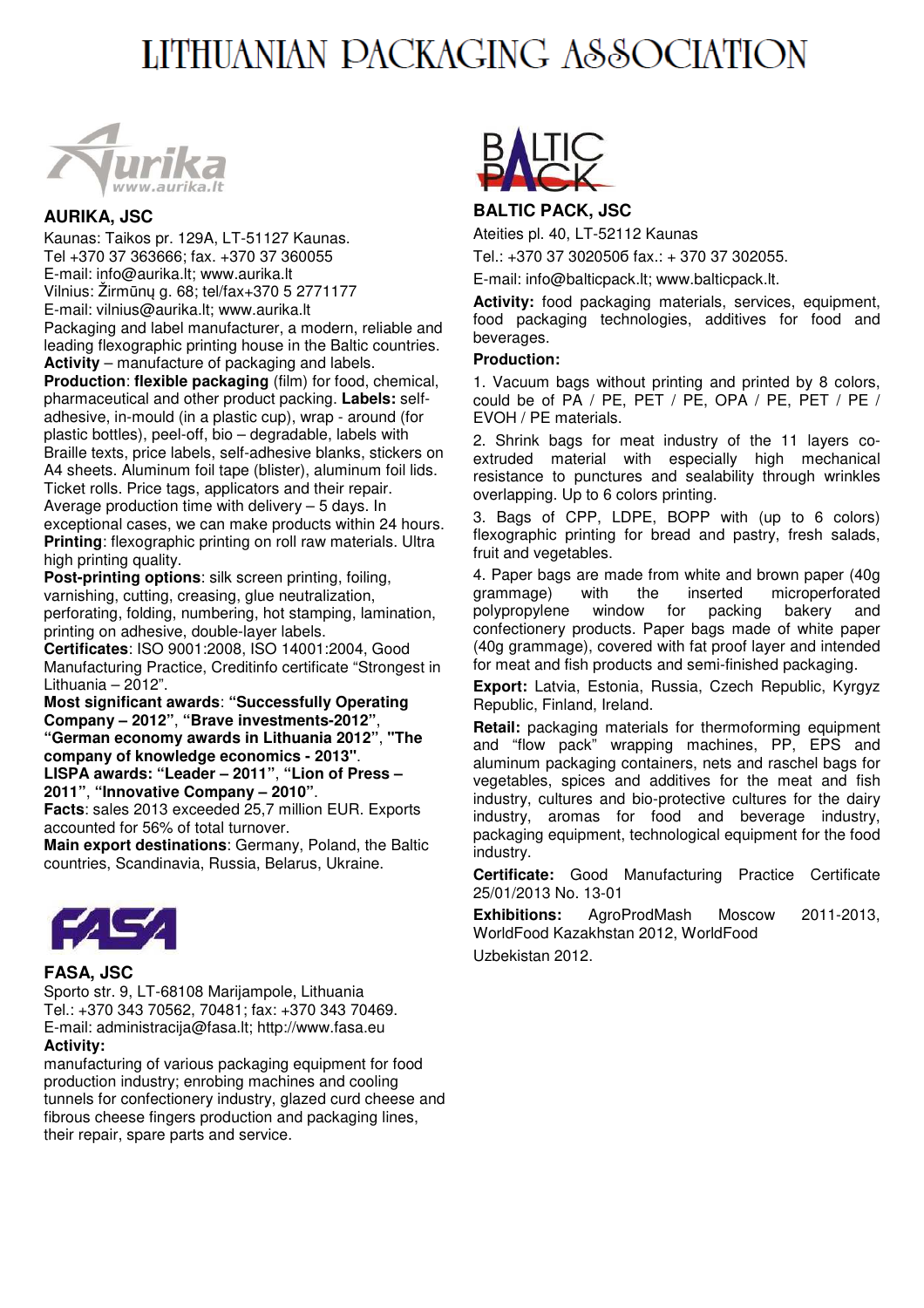

### **BALTGINA, Ltd**

K. Naruševičiaus g. 105, Molainių km., Panevėžys, LT – 37175 Lietuva. Tel. +370 45 429044, +370 45 429045 E-mail.: baltgina@baltgina.lt; http://www.baltgina.lt **Activity:** 

selling of packaging equipment and materials for food products;

tare – plastic boxes and trays, industrial repositories, large volume containers, storage boxes; disposable use hygienic means and shoes;

electronic scales for various weights.

**Production** – various kinds of trolleys for industrial repositories and boxes, stainless steel repositories; projection and producing of electronic weight systems;

# **DILGUVA, Ltd**

Palemono g. 7, LT-52158 Kaunas, Lithuania. Tel./fax: +370 37 373076. E-mail: pranciskus@delfi.lt **Activity:** transport services: +370 37 373076; rent of trailers: +370 37363662; woodworking machines: +370 37 373076; plastic boxes: +370 37 373076; technical gas, selling, rent: +370 37 373247.



# **GEROVE, JSC**

Draugystės str. 19, LT-51230 Kaunas. Tel. +370 37 455674; fax.+370 37 312815. E-mail.: gerove@maiseliai.lt; http://www.maiseliai.lt ; http://www.packagingemigration.com/en/intro/ **Activity:** 

**Products and services:** JSC Gerove is a producer, recycler and wholesale operator of various packaging solutions for European countries. Products: LDPE, MDPE and HDPE (low, middle, high pressure) film; Bags: T-shirt, cut over handle, patch cut oval handle, with/without side fold, with/without bottom gusset, soft loop handle bags, turn over top handle; Plastic products with flexo printing up to 6 colours; different size garbage/waste bags in rolls and loose; plastic products with degradable additives "OXO-BIO"; products from recycled secondary raw polyethylene materials.

**Advantages and strengths:** reliability, professionalizm, experiance since 1991; Wide range of packaging products; Flexibility in order size and short production time, Closed producton cycle from colletion, recycling and production; **ECO – friendly products production.** 



# **BALTVITA, Ltd**

Vytenio g. 50, LT-03229 Vilnius, Lithuania Tel./fax: +370 5 2332270. E-mail: info@baltvita.lt ; http://www.baltvita.lt

#### **Activity:**

production and wholesale of various plastic packaging. Plastic packaging produced from clear or colored polystyrene and polypropylene is used for the packaging of following foodstuffs which temperature are below + 95° C ketchups, products with sauces and marinades, brines, oils; jams, dairy products, mayonnaises, vegetable salads, confectionary products, honey and its products, sugar, syrups; for packaging of industrial products - putty, dye, diluents, various pour materials, mechanical details, etc. We are selling:  $-$  containers from 120 ml to 1150 ml;  $$ buckets from capacity of 0,8 l to 20 l.; we are covering print on the packaging by the desire of customer – it could be four colors. We produce the newest kind of print "IML" on buckets capacity 0, 8 l and 1, 0 l, and all range off buckets with offset print. We are selling also - natural food colors, dry cultures, rennet, emulsifiers, stabilizers, modified starch, spices. Company have certificate of quality system ISO 9001:2000 / LSN EN ISO 9001:2001.



# **BALTIJOS POLISTIRENAS, Ltd**

S.Lozoraičio g. 15A, Garliava, LT- 53229 Kaunas district, Lithuania

Tel.: + 370 37 55 14 23, 55 15 18 Fax: +370 37 55 10 15 E-mail: info@balpol.lt; http://www.balpol.lt **Activity:** 

in new plant of shape moulding "Baltijos polistirenas", Ltd produces different packages for domestic electric appliances and food. These packages are reliable, strong, chemical neutral, heatproof and waterproof, protects against vibrations and falls. Plant is build according modern technologies. Moldings of different forms, densities and colors are available. The modern expanded polystyrene production line installed in our plant ensures high quality products. Since year 2004 in company is implemented Environmental Protection and Quality Management System according standards EN ISO 14001:2004 and EN ISO 9001:2000.



#### **LISIPLAST, JSC**

Artojų g. 8, LT-62175, Alytus, Lithuania Tel.: +370 315 77188, 77139; fax: +370 315 77333. E-mail: info@lisiplast.lt; http://www.lisiplast.lt **Activity:** 

polystyrene glasses and aluminum foil lids for food industry, trays and dishes, cutlery.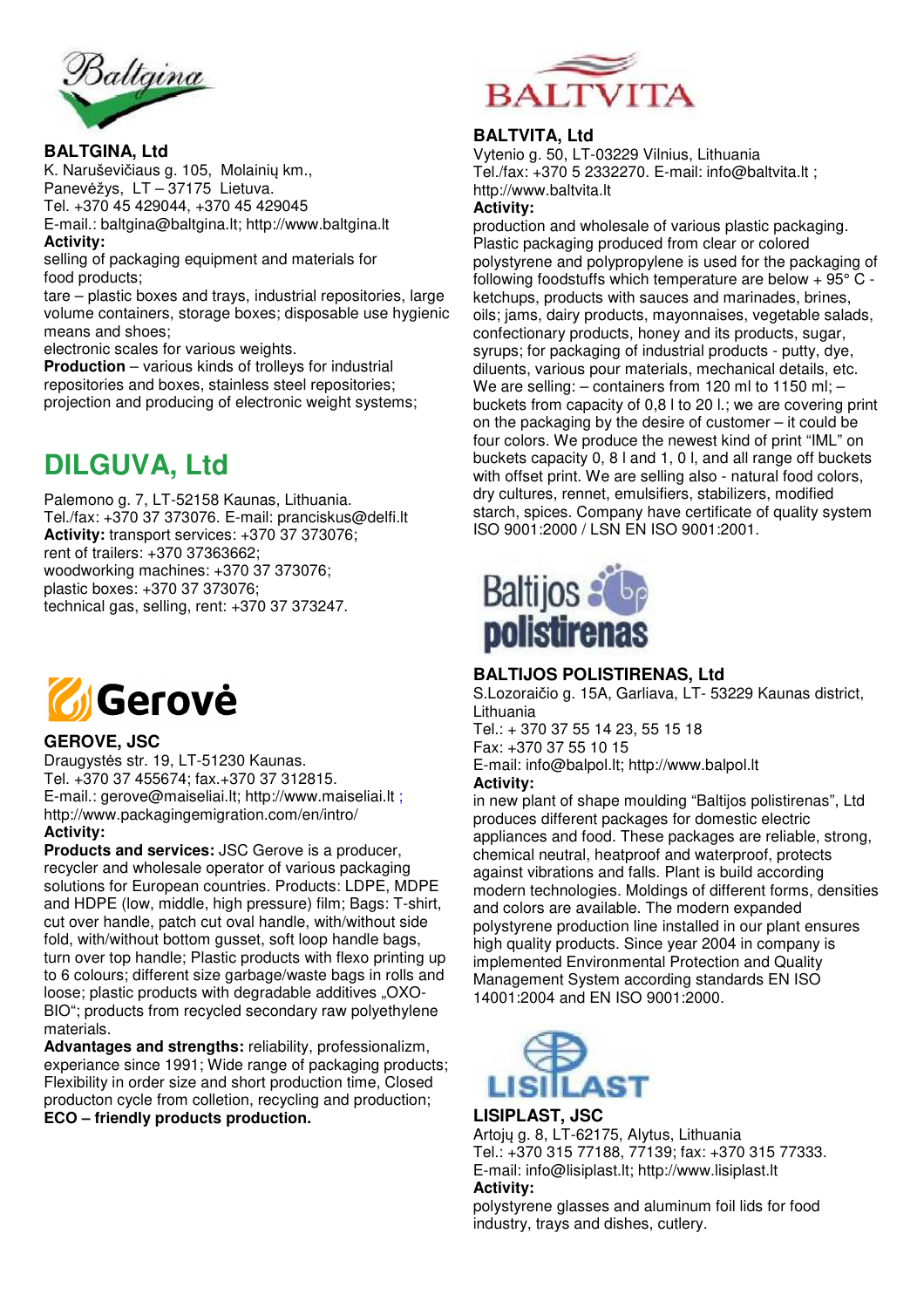

# **ELTAKA, Ltd**

Žirnių g. 12, LT- 02120 Vilnius-30, Lithuania Tel./fax: +370 5 2152230, 2152233 E-mail: pack@eltaka.lt; http://www.eltaka.lt

#### **Activity:**

paper bags (for powdery products, bread and confectionery). Greaseproof paper bags for hot foodstuffs. Production and wholesale. Flexoprint. Envelope bottom bags( for bread, confectionary, herbs, etc.). Bags with PP window. Bags from laminated paper (for hot grilled products), with/without print. Block bottom bags – regular (for flour, sugars, etc.), two-ply paper bags (for spices, coffee, tea). Bags with various shapes of windows, with/without print.



# **EKOLOGINĖ SFERA, JSC**

Kužių miestelis, Šiaulių rajono savivaldybė Tel.+370 41 429511; faks.+370 41 399675; mob.tel. +370 699 35138

El.p.: ekosfera@takas.lt; http://www.ekosfera.lt/ **Activity:** 

production of cardboard packaging. established since 1999. We can produce boxes in a variety of shapes and structural complexity with four color flexographic printing or offset printing.

# **FormPakas**

Polystyrene packing bowls for food

#### **FORMPAKAS, Ltd**

Palemono St. 2A, LT-52191 Kaunas, Lithuania Tel.: +370 37 373146; fax: +370 37 473528; mob.tel.: +370 616 25069 E-mail: info@formpakas.lt http://www.formpakas.lt

#### **Activity:**

production and sale of plastic packaging from OPS, PS, EPS, PVC, PS/PE, metal foil laminated PS for sweets, salads, ice-cream, biscuits, cakes, freeze products, ect. We produce various forms, dimension and design packaging and we also can design and manufacture special packaging for food or non-food production industry.



### **MAKSIMA, Ltd**

Palemono str. 1 B, LT-52159, Kaunas Tel.: +370 37 37 30 30; faks.: +370 37 37 34 68 E-mail: info@maksima.lt; www.maksima.lt **Activity:** 

manufacturing of different capacity (from 120 ml to 2000 ml) thin-walled containers with lids from high-grade polypropylene. Containers are suitable for foodstuff and other products packaging. The manufacture is based on injection moulding technology. Equipment is made in Swiss, German, Canada's, Japanese and Italian companies. We are able to produce transparent, coloured and decorated containers with moulded labels. In mould label is resistant to heat, cold and humidity. Excellent product appearance remains during the all package shelf life. Unlimited printing capabilities provide competitive advantages to our customers. The main export directions are: Western and Eastern Europe.

Professional and committed team is eager for serving and satisfying the need of the customers. The experience, reliable partners and modern equipment allow us to compete with the strongest players in the market. **Certificates:** ISO 9001:2008

**Awards:** Winner of AgroBalt® 2005 medal.



# **GRAFOBAL VILNIUS, LITHUANIAN AND SLOVAK PUBLIC LLC**

Arimų St. 18, LT-11114 Vilnius, Republic of Lithuania Tel.: +370 5 275 3274, Fax: +370 5 2757710 E-mail: vilnius@grafobal.lt; http://www.grafobal.lt **Activity:** 

**all printed packaging manufacturing services:** design, prepress, offset printing, embossing, stamping, varnishing, UV varnishing (area and partial), cutting (shaped cut-out of solid board), window gluing , up to 8 points gluing; Production: our range includes lots of items of cardboard boxes, carton trays, hard and soft packs and other glued and folded packaging of individual and corporate identity from different types of solid board. All packaging are intended for such branches of industry as: confectionery, dairy products, pharmaceutical industry and herbs, dry substances, frozen products, household chemistry items, consumer goods, etc. Packaging is suitable for hand packing and packing machines. Our company has implemented the quality assurance, environmental and packaging hygiene management systems according to ISO standards: 9001:2008, 14001:2004, 15593:2008 and GMP as well as FSC Chain-of-Custody certification standard. All products' manufacturing processes in their every stage are carried out according to ISO standardisation procedures.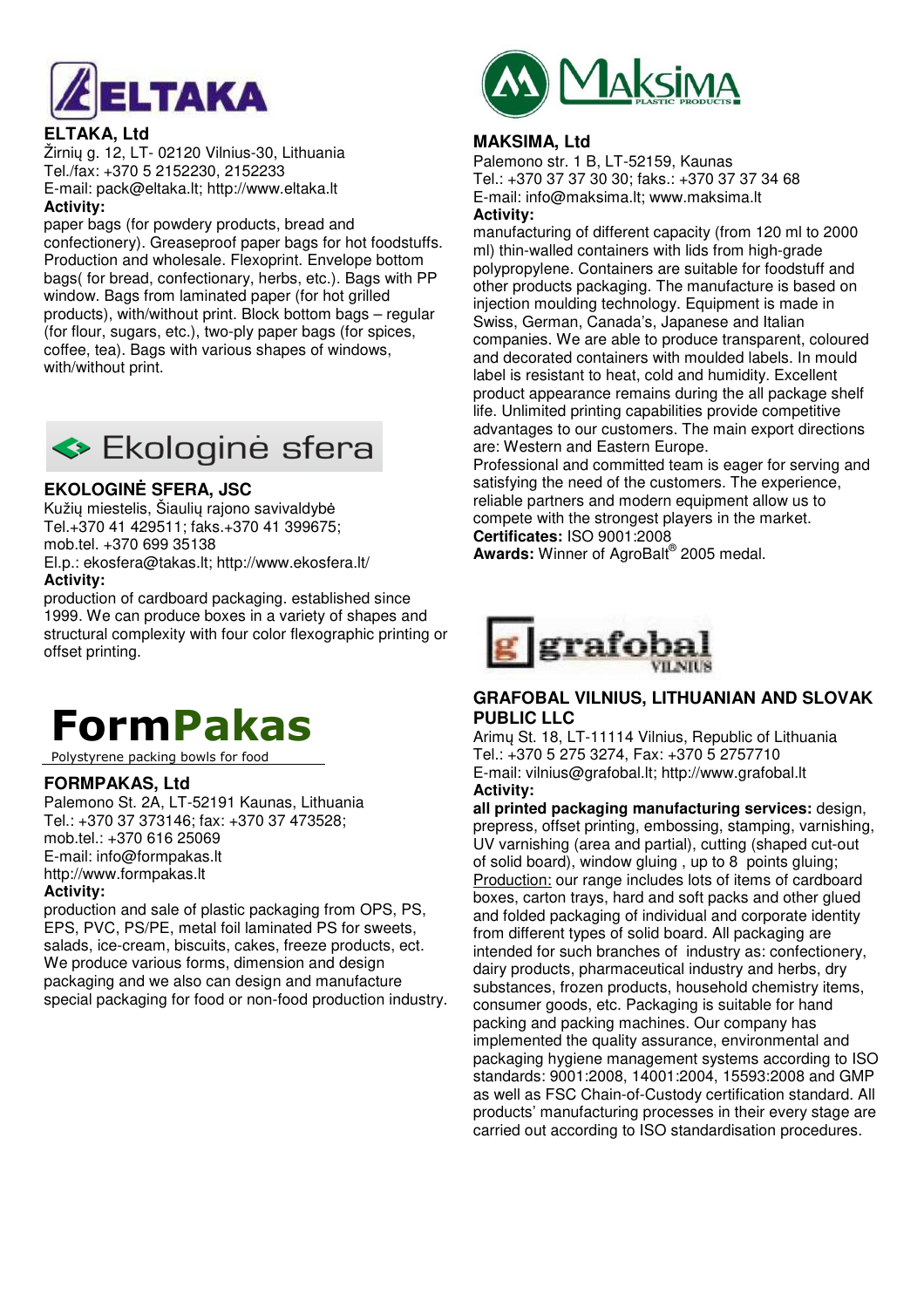

# **BETTER PACKAGING**

# **MULTIVAC OY LITHUANIAN BRANCH**

Biciuliu str. 29, Bukiskis village, LT-14182, Vilnius district, Lithuania

Phone: +370 5 2105036; fax.: +370 5 2336413 Email: info@multivac.lt Web: http://www.multivac.com

# **Activity:**

Sales and technical support of packaging, labelling, detection and slicing machinery. Sales of packaging materials.



# **TECHNOLOGIJŲ VYSTYMO CENTRAS, KU**

Bijūnų g. 17, LT- 91225 Klaipėda, Lithuania Tel./fax: +370 46 398943.

E-mail: ppttc@centras.lt; http://www.ku.lt/centrai/tvc

**Activity:** 

research and development of technology, consultations.





# **PAKAVIMO TYRIMŲ CENTRAS, KTU**

Karaliaus Mindaugo pr. 21, LT-44295 Kaunas, Lithuania Tel.: +370 37 323887. E-mail: paktech@org.ktu.lt

#### **Activity:**

packaging research, education and training of packaging specialists; consulting, collection and rendering information in packaging area; standardization, participation in packaging legislation; design and development of packaging technologies and technique.



# **PAKMARKAS, Ltd**

Darzininku k., Nemezio sen., Vilniaus r., LT-13034. Ph: +370 5 205 29 00, Fax: +370 5 205 29 01 E-mail: info@pakmarkas.lt; www.pakmarkas.com **Activity:** 

self-adhesive labels and shrink sleeves flexography printing, trade in packing and marking equipment, packing material, gears and industrial automation systems. Packing and marking equipment: packing into film equipment, bottling lines for liquid products, bread slicing and bagging equipment, transportation equipment, equipment for packing on pallets, label printers, marking equipment, inspection equipment. Packing material: packing films, bands, aluminum foil containers, ribbons. Gears and industrial automation systems: electric motors, reducers, variators, couplings, frequency inverters, sensors, programming modules and equipment running material. Self-adhesive labels and shrink sleeves: color selfadhesive labels, shrink sleeves, low volume label printing, blank labels.

Company's advantage: PakMarkas offers packing and marking solutions.



# **PUTOKŠNIS, Ltd**

Aerouosto g. 35, LT-77103 Šiauliai, Lithuania Tel.: +370 41 545059, 545043; fax: +370 41 545019 E-mail: info@putoksnis.lt; http://www.putoksnis.lt

#### **Activity:**

produces PET preforms and PET bottles for soft drinks, beer, edible oil and other applications. Wide range of plastic PET bottles of various sizes, colors and shapes for the carbonated, non–carbonated and alcohol drinks, beer, edible oils and household chemicals. Sell high quality plastic closures.



# **RETAL Europe, Ltd**

Konstitucijos ave. 7, LT- 09308 Vilnius, Lithuania Tel.: +370 528 58400; fax: +370 528 58411 E-mail: info@retaleurope.eu; http://www.retaleurope.lt **Activity:** 

PET preforms (also multilayer) for plastic bottles for soft drinks (carbonated and non-carbonated), mineral water (carbonated and non-carbonated), beer, juices, dairy, edible oil, mayonnaise and other products, household and chemical products.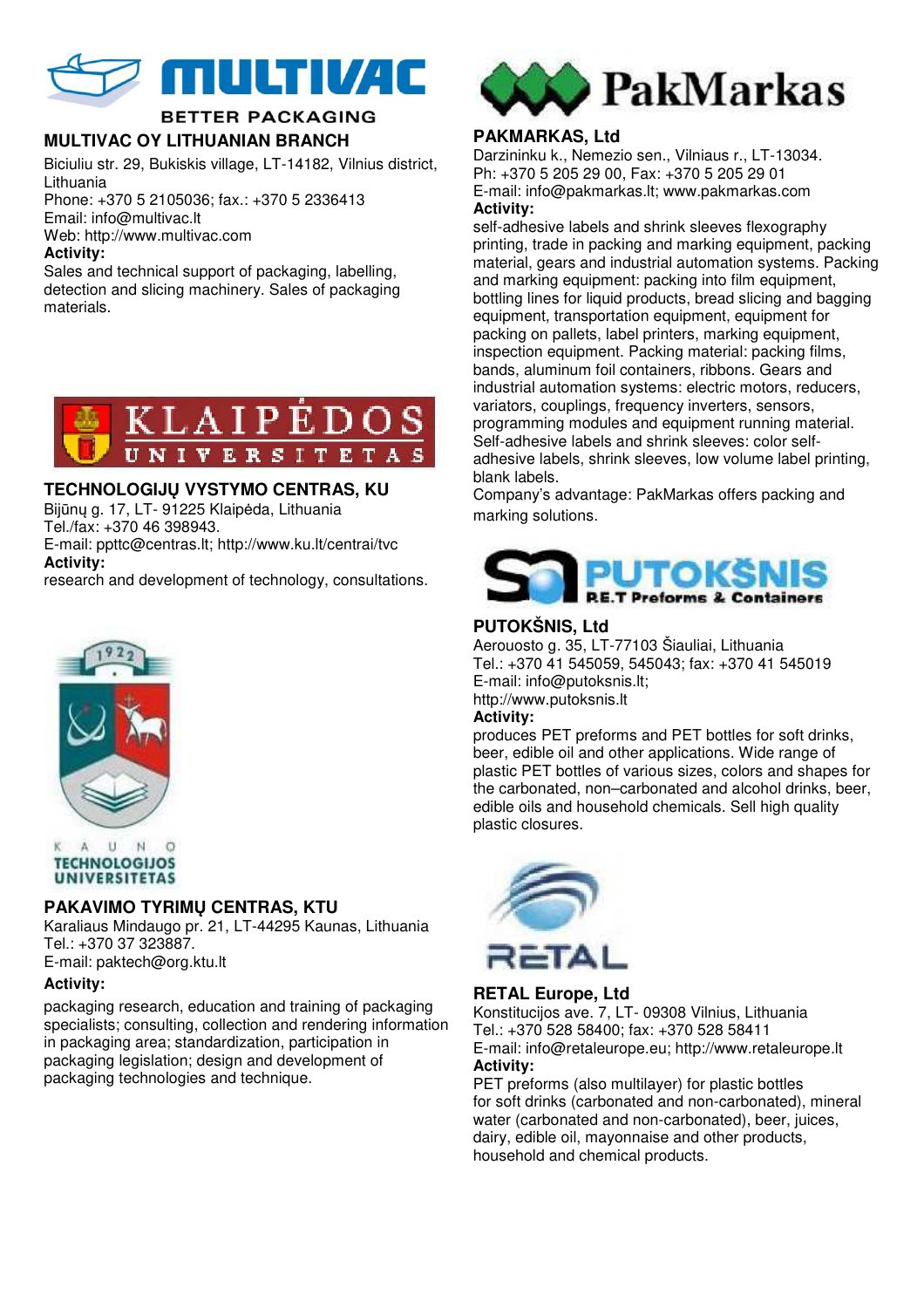

#### **STARNA, Ltd**

S.Žukausko g.9, Ramučiai, LT-54464 Kauno raj. Tel. +370 432002; fax. +370 432636 El. p.: info@starna.lt; www.starna.lt **Activity:** 

#### wholesale of industrial adhesives (made by HENKEL) for labeling to PET or glass bottles, as well as for packaging industry, bookbinding, cigarettes making, for film laminating purpose and other different kind of industry. We sell differnet types of barrier laminated films for food industry, that are used for packaging purposes: thermoforming or top web, and etc. Films are produced in AMCOR FLEXIBLE EUROPE, WIPAK and others.We are the distributors of NORDSON glue application systems in industry, we supply NORDSON spare parts, consultation and technical support. We are the distributors of different packaging equipment made by AUDYON ELECTRO (Holland, www.audion.com). We are the distributors of patented WeLoc® closures (Sweden, www.weloc.com) for different flexible packaging to close.

**Services**: Slitting of different thickness of films/paper from motherreels into smaller reels.

**Production**: We produce Gold/Sivler , Black/Gold cardboard trays for food industry.



**ACHEMPA K O N C E R N O " A C H E M O S G R U P Ė " N A R Ė ACHEMPAK, JSC** 

Jonalaukio k. Ruklos sen.,55296, Jonavos raj., Lithuania Tel.: 349 56970, 56754; fax: 349 56086 E-mail: achempak@achempak.com; http://www.achempak.com

#### **Activity:**

production and sales of polypropylene big bags (flexible intermediate bulk containers) and other production from polypropylene fabric; production according to individual requirements;

#### **Production and its application:**

500-2000kg polypropylene big bags: one, two and 4 loops. SF 5:1, SF 6:1.

Polypropylene big bags (flexible intermediate bulk containers) designed for packing, transporting and storage of the following products: various fertilizers, chemicals, wood and plastic pellets, compound feed, seeds, secondhand clothing, construction materials (cement, mortar, rocks, sand rubble) and other bulk products (hazardous or no), as well as food products (grain, flour, sugar, various vegetables).

#### **Certificates:**

ISO 9001, ISO 22000(HACCP), OHSAS 18001

#### **Main export destinations:**

Estonia, Latvia, France, Sweden, Finland, Germany, Poland, Great Britain, Russia.



# **REPRODUKCIJOS SPALVOS, UAB**

Chemijos g. 29, LT-51333 Kaunas, Lietuva Tel.: + 370 37 408865; fax: +370 37 408867 E-mail: flekso@repro.lt; www.repro.lt

**REPRO** is a group of printing professionals with a huge experience in offset, flexography and digital printing as well as prepress and finishing processes gained over the years since 1995. We use modern technologies and apply efficient process management. We undertake work for Lithuanian and foreign clients. Our sincere interest in clients, co-workers or partners enables us to strive for becoming the best for those who choose to work with us.

#### **Activity:**

Printing and prepress, finishing service activities related to printing. Manufacture of packages and labels.

#### **Production:**

**Flexographic printing** is used for the production of a variety of products in rolls: adhesive, wrap-around labels, label blanks and flexible packaging used for a range of industrial products, including food products. Raw materials by EU manufacturers that meet the highest quality standards are used in production.

**Offset printing** is used to manufacture a range of sheetfed labels, packaging, catalogues, brochures, magazines, books as well as advertising and promotional sales printed products. We print on papers, cardboards, plastics, films as well as special-finish, metallised and textured materials.

**Digital printing** is the most effective technology when there is a need for an innovative solution, a small print run, a non-standard format, personalised items or when there is an urgent order. This technology is applied to produce labels, packaging, various publications, advertising materials and unique custom-made photo wallpapers.

**Finishing services.** Roll printing: lamination, UV varnishing, cold foiling, cutting, perforating, numberingor other variable data, duplex printing.Sheet-fed printing: varnish coating (UV, blister, scented, dispersion, offset, heat resistant and other varnishes), lamination, foil coating, die-cutting, creasing, numbering, gluing, stitching, etc.

#### **Our goals and values:**

High quality printing services and products that meet all applicable requirements.

A competent team of staff in continuous professional development and sharing of experience.

Strong relationships with all partners: customers, clients, suppliers and other colleagues.

Modern technologies, facilities and infrastructure as well as efficient process management.

Focus on environmental safety and the culture of corporate social responsibility.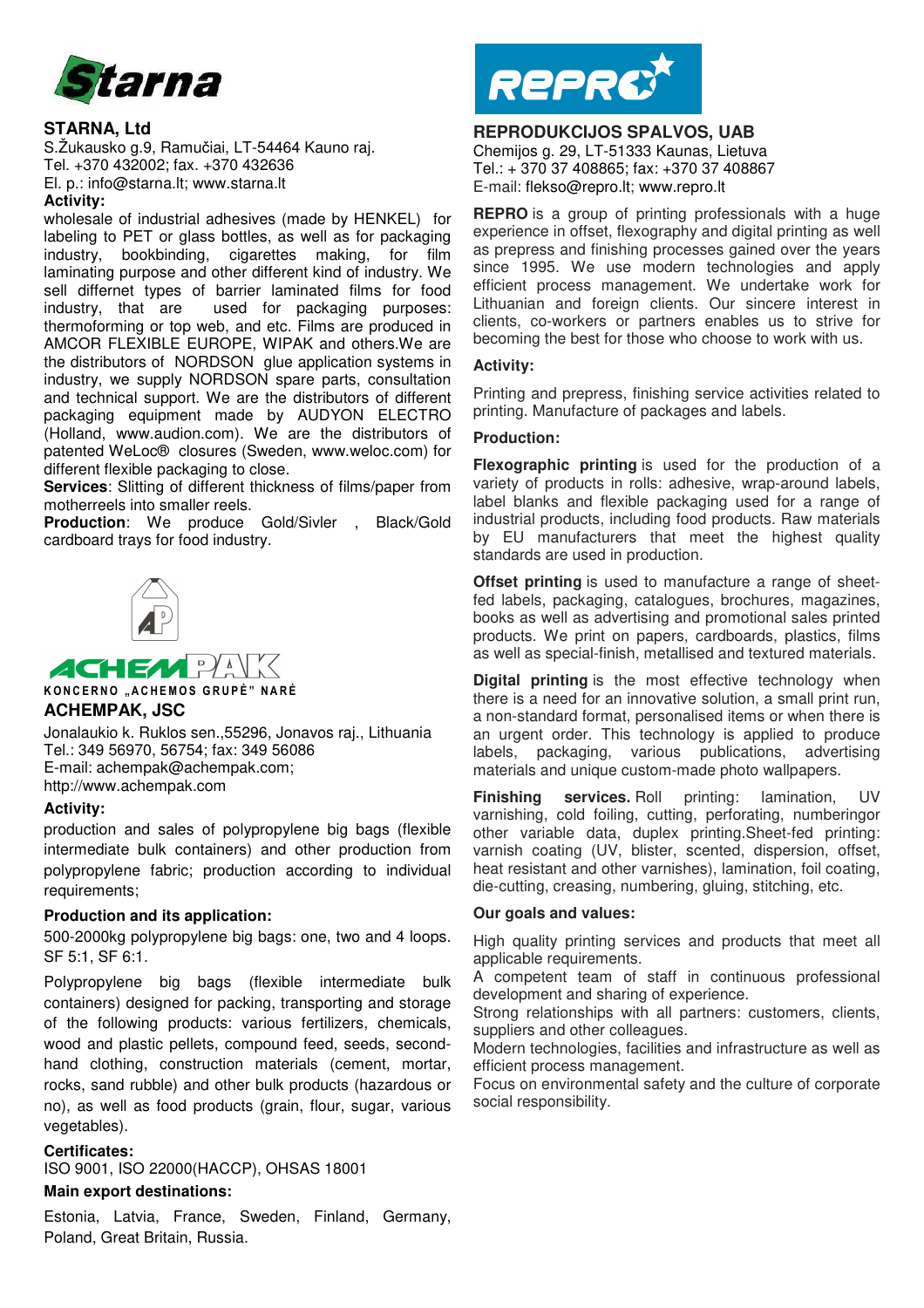# **IOCO Packaging, JSC**

Stoties str.42, LT-35106 Panevėžys Tel. +370 45 508526; faks. +370 45 510696 E-mail: info@panoden.lt; www.panoden.lt

#### **Activity:**

production of flexographic printed flexible retail packaging products.

**Range of products:** laminated packaging in rolls, laminated barrier packaging in rolls, regular packaging in rolls, vacuum packaging bags/pouches, regular packaging bags/pouches.

**Services:** designing of packaging, customer supplied design processing and preparation for printing, production of HD print forms, 8 colours flexoprinting, lamination and slitting, formation of bread bags.

**Materials used in production of packaging:** multilayer polyethylene (LDPE), all types of orientated polypropylene (BOPP), non-orientated polypropylene (CPP), PET films, polyamide (OPA), PE/EVOH/PE and other barrier films, memory films (twist).

#### **We produce packaging products for the producers of the following food items:**

\*dairy products (ice cream, curd bars, curds, cheese, etc.) \*confectionary products (chocolates, cookies, biscuits) \*frozen food (dumplings, cepelinai, vegetables, fish, snacks)

\*bakery products (brown and white bread, rolls, hardtacks) \*granular products (sugar, groats, spices, nuts, dried fruit, flakes, cereals, macaroni)

### **and consumer goods:**

\*personal hygiene products (paper handkerchiefs, toilet paper, napkins, etc.)

\*home implements (disposable tableware and cutlery, cleaning tissues)

\*agriculture products (fertilizers, soil substrates, small rock, etc.)



# **RUMEKS NNZ, Ltd**

Liepkalnio g. 97, korpusas 1, LT-02121 Vilnius, Lithuania Tel.: +370 5 2152329, 2152312, 2152308;

fax: +370 5 2152404. E-mail: info@rumeksnnz.com; http://www.rumeksnnz.com

#### **Activity:**

industrial packaging for powdery products: bags from paper, woven polypropylene, polyethylene, jute, net, composite bags from laminated films; special bags of capacity 0,5-50 kg; bags with photo print; bags for liquids; bags for automated packaging; new and used big bags of capacity 100-2000 kg. Agro packaging for vegetables: colored net bags on roll (and single ) of capacity 0,5-50 kg; colored tubular nettings; jute bags; ventilated big bags; stretch pallet netting; attachable labels. Consumer packaging for vegetables: CPP, OPP.BOPP films for VFFS and "Flow pack" automated packaging machines with antifog, with laser of mechanical perforation; LDPE bags on rolls or on wickets with perforation for vegetables packaging; LDPE semi tubes on roll for automated packaging; composite LDPE + net bags on roll or wicketed for automated packaging; bags for fresh salads; bags and films suitable to use in microwave ovens; reseal able bags, composite bags form laminated films; trays & lids for vegetables and berries. Transport packaging: self adhesive tapes with printing; stretch film and netting; sling ropes/belts of break resistance of 1,5 tons; twine, strapping tapes and fasteners; packaging tools. Services: advertising print on bags, labels and packaging; delivery: pressing of packaging materials; consultancies.



# **TECHNOPAKAS TUB**

Zariju str. 2, LT-02300 Vilnius. Tel./fax. +370 5 2152323/ +370 5 2152315 E-mail.: info@technopakas.lt/ www.technopakas.lt E-mail: ppttc@centras.lt; http://www.ku.lt/centrai/tvc **Activity:** 

Company produces **packaging** for food and non food industry from transparent or colored **PET**, RPET, APET, OPS, PP films. Company's main goal- just in time

**individual** packaging projects **customized** to client new product specifications. Company's standard assortment consits of more than 300 packaging models: cake domes, boxes for cookies, plastic trays, inserts, inlays for sweets, salad containers, blisters and other.

Technopakas was established in 1993. Company operates 4000 sq. m area for production and storage activities in Vilnius, Lithuania. Technopakas employs 40 people, working in 3 shifts.